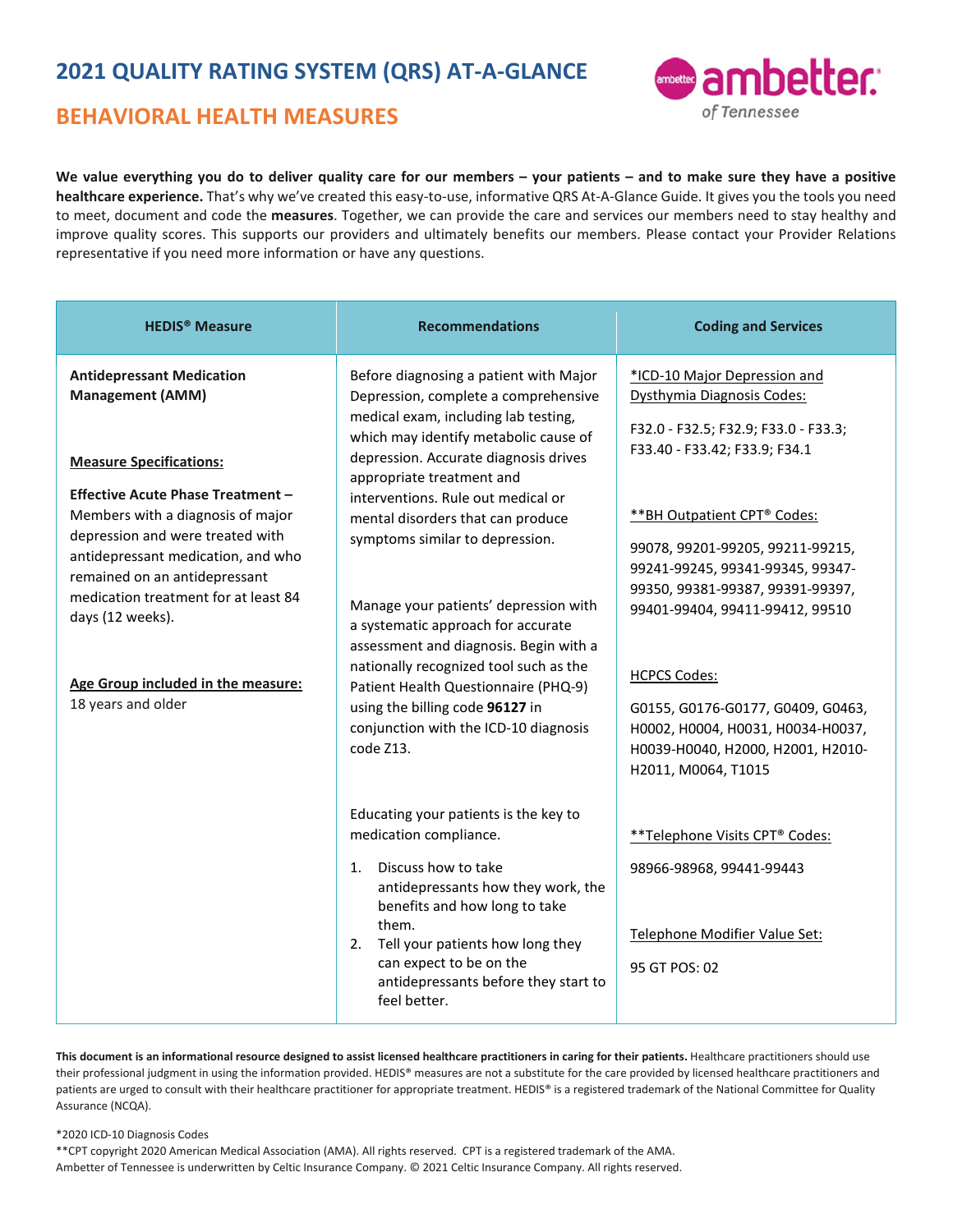## **BEHAVIORAL HEALTH MEASURES**



| <b>HEDIS<sup>®</sup></b> Measure | <b>Recommendations</b>                                                                                                                                                                                                                                                                                                                                                                                                                                                                                                                                                                                                                                                                                                                                                                    | <b>Coding and Services</b>                              |
|----------------------------------|-------------------------------------------------------------------------------------------------------------------------------------------------------------------------------------------------------------------------------------------------------------------------------------------------------------------------------------------------------------------------------------------------------------------------------------------------------------------------------------------------------------------------------------------------------------------------------------------------------------------------------------------------------------------------------------------------------------------------------------------------------------------------------------------|---------------------------------------------------------|
|                                  | 3. Stress the importance of taking the<br>medication even if they begin<br>feeling better.<br>4. Talk about common side effects,<br>how long they may last and how to<br>manage them.<br>5. Let your patient know what to do if<br>they have questions or concerns.<br>6. Monitor with scheduled follow-up<br>appointments.<br>7. Consider a psychotherapy referral<br>for your patients. This may increase<br>the chances of staying on<br>medication and decrease the<br>likelihood of recurrence.<br>Before prescribing antidepressant<br>medication for your Medicaid patients,<br>refer to the Preferred Drug List (PDL) on<br>the state-specific health plan website.<br>Before prescribing antidepressant<br>medication for your Medicare patients<br>refer to the Plan Formulary. | <b>UB Revenue Codes:</b><br>0450-0452, 0456, 0459, 0981 |

This document is an informational resource designed to assist licensed healthcare practitioners in caring for their patients. Healthcare practitioners should use their professional judgment in using the information provided. HEDIS® measures are not a substitute for the care provided by licensed healthcare practitioners and patients are urged to consult with their healthcare practitioner for appropriate treatment. HEDIS® is a registered trademark of the National Committee for Quality Assurance (NCQA).

#### \*2020 ICD-10 Diagnosis Codes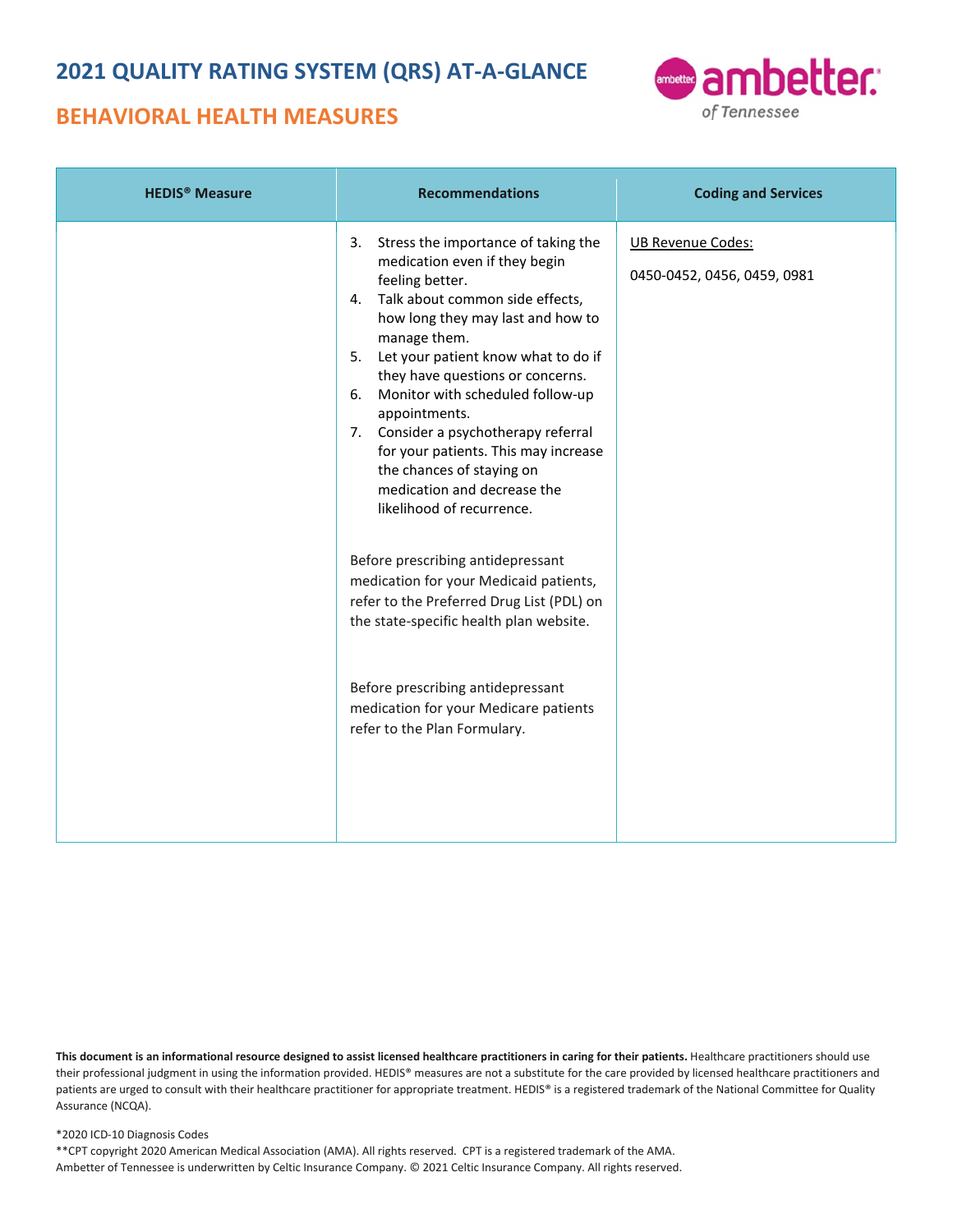## **BEHAVIORAL HEALTH MEASURES**



| <b>HEDIS<sup>®</sup></b> Measure                                                                                                                                                                                                                                                                                                                                                                                                                                               | <b>Recommendations</b>                                                                                                                                                                                                                                                                                                                                                                                                                                                                                                            | <b>Coding and Services</b>                                                                                                                                                                                                                                                                                                                                                                                                                                                                                                                                                                                                                                                                                                                                                                                                                                                                                      |
|--------------------------------------------------------------------------------------------------------------------------------------------------------------------------------------------------------------------------------------------------------------------------------------------------------------------------------------------------------------------------------------------------------------------------------------------------------------------------------|-----------------------------------------------------------------------------------------------------------------------------------------------------------------------------------------------------------------------------------------------------------------------------------------------------------------------------------------------------------------------------------------------------------------------------------------------------------------------------------------------------------------------------------|-----------------------------------------------------------------------------------------------------------------------------------------------------------------------------------------------------------------------------------------------------------------------------------------------------------------------------------------------------------------------------------------------------------------------------------------------------------------------------------------------------------------------------------------------------------------------------------------------------------------------------------------------------------------------------------------------------------------------------------------------------------------------------------------------------------------------------------------------------------------------------------------------------------------|
| Follow-Up After Hospitalization For<br><b>Mental Illness (FUH)</b><br><b>Measure Specifications:</b><br>7 Day Follow-Up Visit -<br>The percentage of discharges for<br>members 6 years of age and older who<br>were hospitalized for treatment of<br>selected mental illness or intentional<br>self-harm diagnoses and who had a<br>follow-up visit with a mental health<br>provider within 7 days after discharge.<br>Age Group included in the measure:<br>6 years and older | Follow-up visits that occur on the<br>same day as the IP discharge do not<br>count.<br>Schedule the 7-day follow-up visit<br>$\bullet$<br>within 5 days of discharge to allow<br>flexibility in rescheduling.<br>If the member's appointment does<br>$\bullet$<br>not occur within the first 7 days<br>post-discharge, please schedule the<br>appointment to occur within 30<br>days.<br>2021 FUH Measure Update:<br>Replaced "mental health practitioner"<br>with "mental health provider" (refer to<br>updated taxonomy codes). | *ICD-10 Mental Illness Diagnosis Codes:<br>F03.9x, F20-F25.xx, F28-F34.xx, F39-<br>F45.xx, F48.xx, F50-F53.xx, F59-F60.xx,<br>F63-F66.xx, F68-F69.xx, F80-F82.xx,<br>F84.xx, F88-F93.xx, F95.xx, F98-F99.xx<br>BH Outpatient ** CPT® Codes:<br>98960-98962, 99078, 99201-99205,<br>99211-99215, 99241-99245, 99341-99345,<br>99347-99350, 9938199387, 99391-99397,<br>99401-99404, 99411-99412, 99783, 99510<br><b>BH Outpatient HCPCS:</b><br>G0155, G0176-G0177, G0409, G0463,<br>Н0002, Н0004, Н0031, Н0034, Н0036,<br>Н0037, Н0039, Н0040, Н2000, Н2010-<br>H2011, H2013-H2020, M0064, T1015<br><b>Community Mental Health Center POS:</b><br>53<br><b>Electroconvulsive Therapy CPT:</b><br>90870<br><b>Inpatient Stay UB Rev:</b><br>0100-0101, 0110-0114, 0116-0124, 0126-<br>0134, 0136-0144, 0146-0154, 0156-0160,<br>0164, 0167, 0169-0174, 0179, 0190-0194,<br>0199-0204, 0206-0214, 0219, 1000-1002 |

This document is an informational resource designed to assist licensed healthcare practitioners in caring for their patients. Healthcare practitioners should use their professional judgment in using the information provided. HEDIS® measures are not a substitute for the care provided by licensed healthcare practitioners and patients are urged to consult with their healthcare practitioner for appropriate treatment. HEDIS® is a registered trademark of the National Committee for Quality Assurance (NCQA).

### \*2020 ICD-10 Diagnosis Codes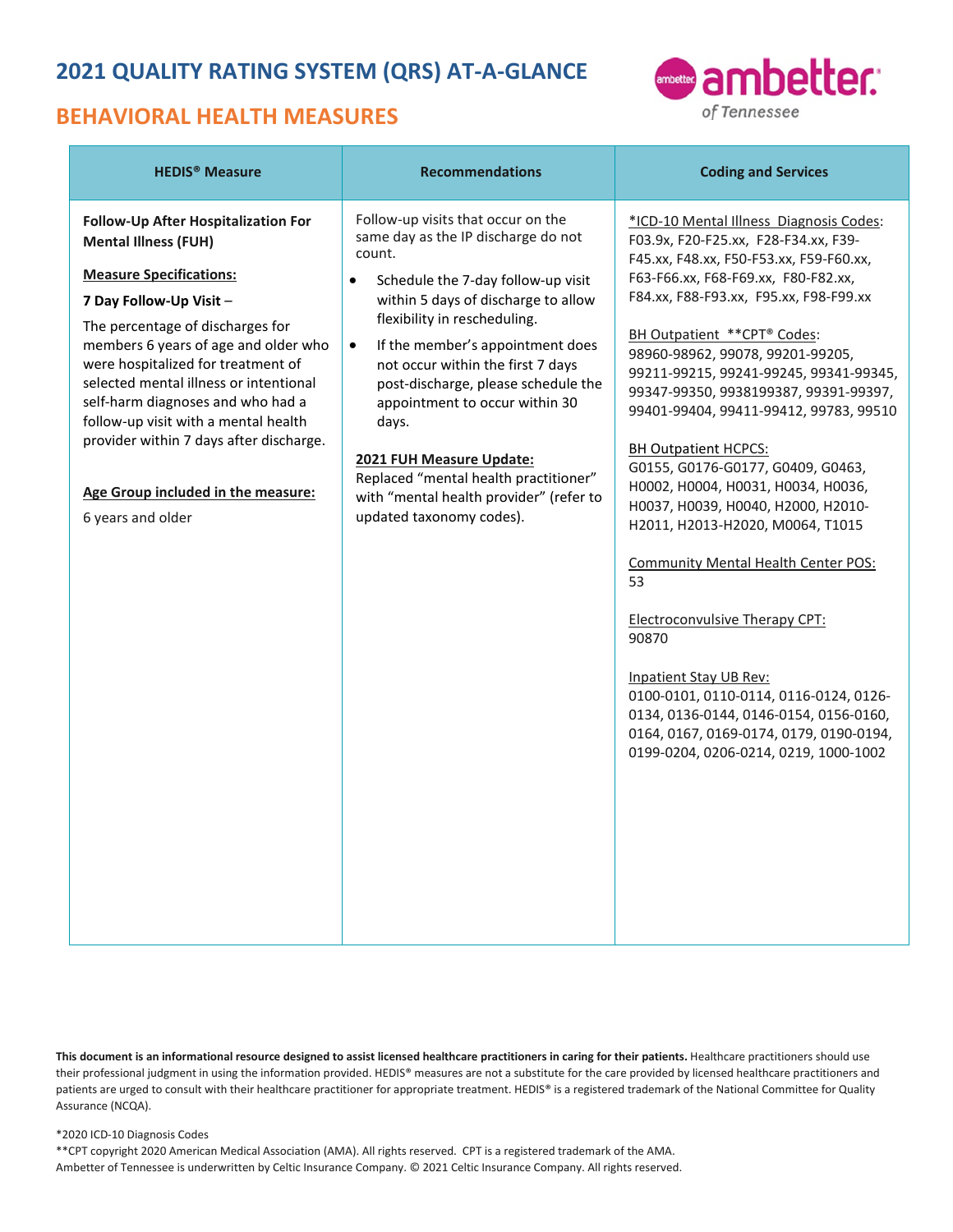## **BEHAVIORAL HEALTH MEASURES**



| <b>HEDIS<sup>®</sup></b> Measure | <b>Recommendations</b> | <b>Coding and Services</b>                                                                                                                                                                                                                                                                                                                                                                                                                                                                                                                                                                                                                                                                                                                                                                                                                                                                                                                |
|----------------------------------|------------------------|-------------------------------------------------------------------------------------------------------------------------------------------------------------------------------------------------------------------------------------------------------------------------------------------------------------------------------------------------------------------------------------------------------------------------------------------------------------------------------------------------------------------------------------------------------------------------------------------------------------------------------------------------------------------------------------------------------------------------------------------------------------------------------------------------------------------------------------------------------------------------------------------------------------------------------------------|
|                                  |                        | Visit Setting Unspecified ** CPT® Codes:<br>90791-90792, 90832-90834, 90836-90840,<br>90845, 90847, 90849, 90853, 90875-90876,<br>99221-99223, 99231-99233, 99238-99239,<br>99251-99255<br><b>Mental Health Practitioner/Provider</b><br><b>Taxonomy Codes:</b><br>102L00000X, 103G00000X, 103T00000X,<br>103TA0400X, 103TA0700X, 103TB0200X,<br>103TC0700X, 103TC1900X, 103TC2200X,<br>103TE1100X, 103TF0000X, 103TF0200X,<br>103TH0004X, 103TH0100X, 103TM1800X,<br>103TP0016X, 103TP0814X, 103TP2701X,<br>103TR0400X, 103TS0200X, 1041C0700X,<br>2084A0401X, 2084B0002X, 2084B0040X,<br>2084D0003X, 2084F0202X, 2084H0002X,<br>2084N0008X, 2084N0400X, 2084N0402X,<br>2084N0600X, 2084P0005X, 2084P0015X,<br>2084P0800X, 2084P0802X, 2084P0804X,<br>2084P0805X, 2084P2900X, 2084S0010X,<br>2084S0012X, 2084V0102X, 225XM0800X,<br>363LP0808X, 364SP0807X, 364SP0808X,<br>364SP0809X, 364SP0810X, 364SP0811X,<br>364SP0812X, 364SP0813X |

This document is an informational resource designed to assist licensed healthcare practitioners in caring for their patients. Healthcare practitioners should use their professional judgment in using the information provided. HEDIS® measures are not a substitute for the care provided by licensed healthcare practitioners and patients are urged to consult with their healthcare practitioner for appropriate treatment. HEDIS® is a registered trademark of the National Committee for Quality Assurance (NCQA).

#### \*2020 ICD-10 Diagnosis Codes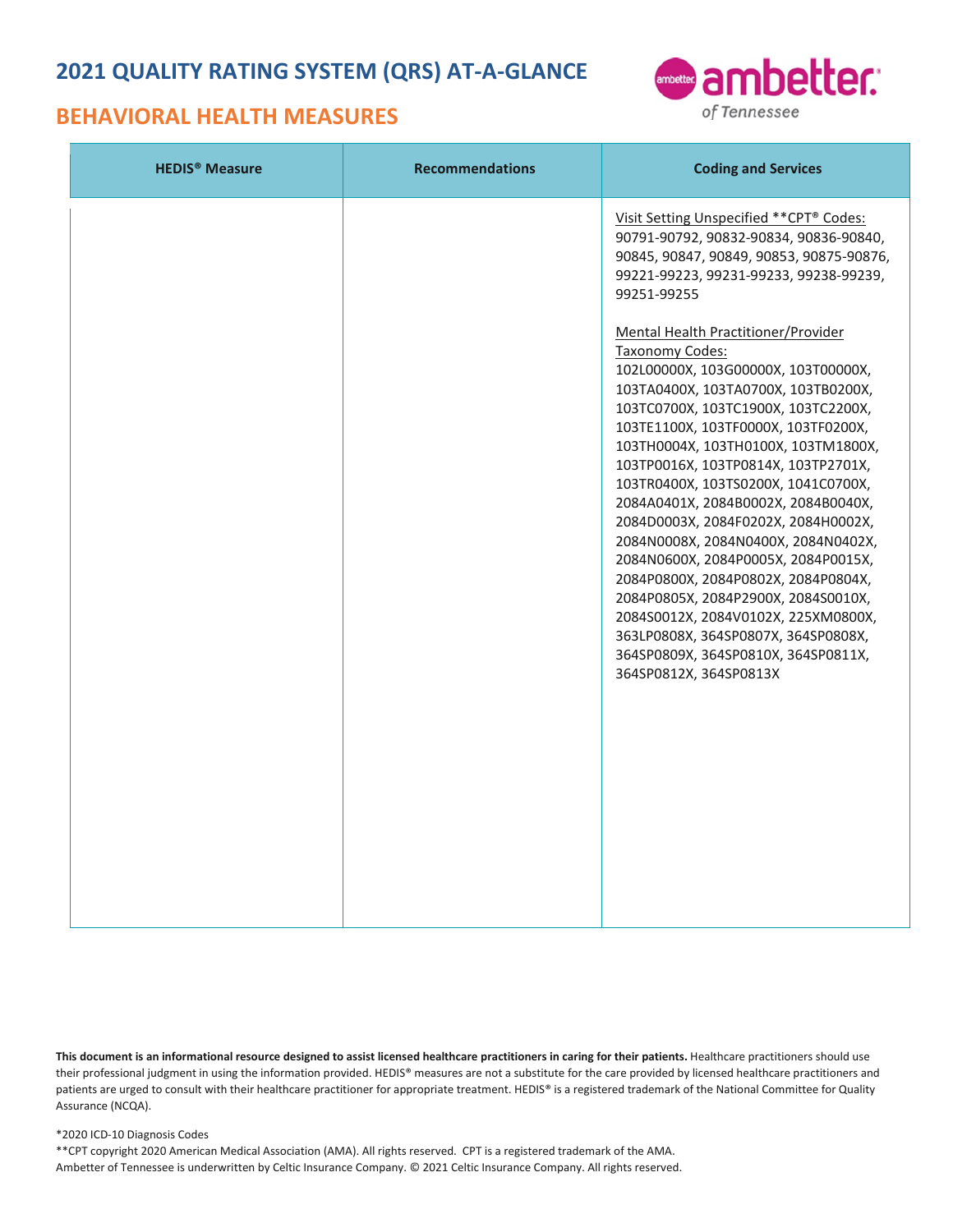## **BEHAVIORAL HEALTH MEASURES**



| <b>HEDIS<sup>®</sup></b> Measure                                                                                                                                                                                                                                                                                                                                                                                                                                   | <b>Recommendations</b>                                                                                                                                                                                                                                                                                                                                                                                                                                                                                                                                                                                                                                                                                                                                                                 | <b>Coding and Services</b>                                                                                                                                                                                                                                                                                                                                                                                                                                                                                                                                                                                                                                                                                                                                                                                                                                                                                                                                          |
|--------------------------------------------------------------------------------------------------------------------------------------------------------------------------------------------------------------------------------------------------------------------------------------------------------------------------------------------------------------------------------------------------------------------------------------------------------------------|----------------------------------------------------------------------------------------------------------------------------------------------------------------------------------------------------------------------------------------------------------------------------------------------------------------------------------------------------------------------------------------------------------------------------------------------------------------------------------------------------------------------------------------------------------------------------------------------------------------------------------------------------------------------------------------------------------------------------------------------------------------------------------------|---------------------------------------------------------------------------------------------------------------------------------------------------------------------------------------------------------------------------------------------------------------------------------------------------------------------------------------------------------------------------------------------------------------------------------------------------------------------------------------------------------------------------------------------------------------------------------------------------------------------------------------------------------------------------------------------------------------------------------------------------------------------------------------------------------------------------------------------------------------------------------------------------------------------------------------------------------------------|
| <b>Initiation and Engagement of Alcohol</b><br>and Other Drug Abuse or Dependence<br><b>Treatment (IET)</b><br><b>Measure Specifications:</b><br>Engagement of AOD Treatment.<br>The percentage of adolescent and<br>adult members with a new episode of<br>alcohol or other drug (AOD) abuse or<br>dependence who were engaged in<br>ongoing AOD treatment within 34 days<br>of the initiation visit.<br>Age Group included in the measure:<br>13 years and older | • A PCP or medical specialist,<br>along with BH practitioners and<br>providers may provide the AOD<br>diagnosis a variety of settings,<br>such as, but not limited to, a<br>medical ED visit, PCP office<br>visit, acute IP medical<br>treatment, or treatment for<br>detox. Once the patient has a<br>new AOD diagnosis, the<br>initiation phase begins.<br>• Schedule the initial 14-day<br>follow-up visit within 10 days of<br>new AOD diagnosis to allow<br>flexibility in rescheduling.<br>• At the end of the initial follow-<br>up appointment, schedule two<br>more follow-up appointments<br>to occur within 34 days of the<br>initial follow-up appointment.<br>• When treating a member for<br>issues related to AOD, remember<br>to code the diagnosis on every<br>claim. | *ICD-10 codes for commonly used for AOD<br>Abuse and Dependence<br>F10.10, F10.120, F10.121, F10.129, F10.19,<br>F10.20, F10.220, F11.10, F11.121, F11.20,<br>F11.220, F11.23, F11.24, F13.19, F13.220,<br>F14.10, F14.120, F15.10, F15.120, F16.10,<br>F16.120, F18.19, F18.20, F18.220, F19.10,<br>F19.120, F19.239, F19.24, F19.250<br>Medication-assisted Treatment Codes:<br>H0020, H0033, J0570-J0575, J2315, S0109,<br>Q9991, Q9992 HCPCS: G0155, G0176,<br>G0177, G0396, G0397, G0409-G0411,<br>G0443, G0463, H0001, H0002, H0004,<br>Н0005, Н0007, Н0015, Н0016, Н0022,<br>H0031, H0034-H0037, H0039, H0040,<br>H0047, H2000, H2001, H2010-H2020,<br>H2035, H2036, M0064, S0201, S9480, S9484,<br>S9485, T1006, T1012, T1015<br>ED ** CPT® Codes :<br>99281-99285<br>ED UB Rev Codes:<br>0450-0452, 0456, 0459, 0981<br><b>IET POS Group 1:</b><br>02, 03, 05, 07, 09, 11-20, 22, 33, 49-50, 52-<br>53, 57, 71-72<br><b>IET POS Group 2:</b><br>02, 52, 53 |

This document is an informational resource designed to assist licensed healthcare practitioners in caring for their patients. Healthcare practitioners should use their professional judgment in using the information provided. HEDIS® measures are not a substitute for the care provided by licensed healthcare practitioners and patients are urged to consult with their healthcare practitioner for appropriate treatment. HEDIS® is a registered trademark of the National Committee for Quality Assurance (NCQA).

\*2020 ICD-10 Diagnosis Codes